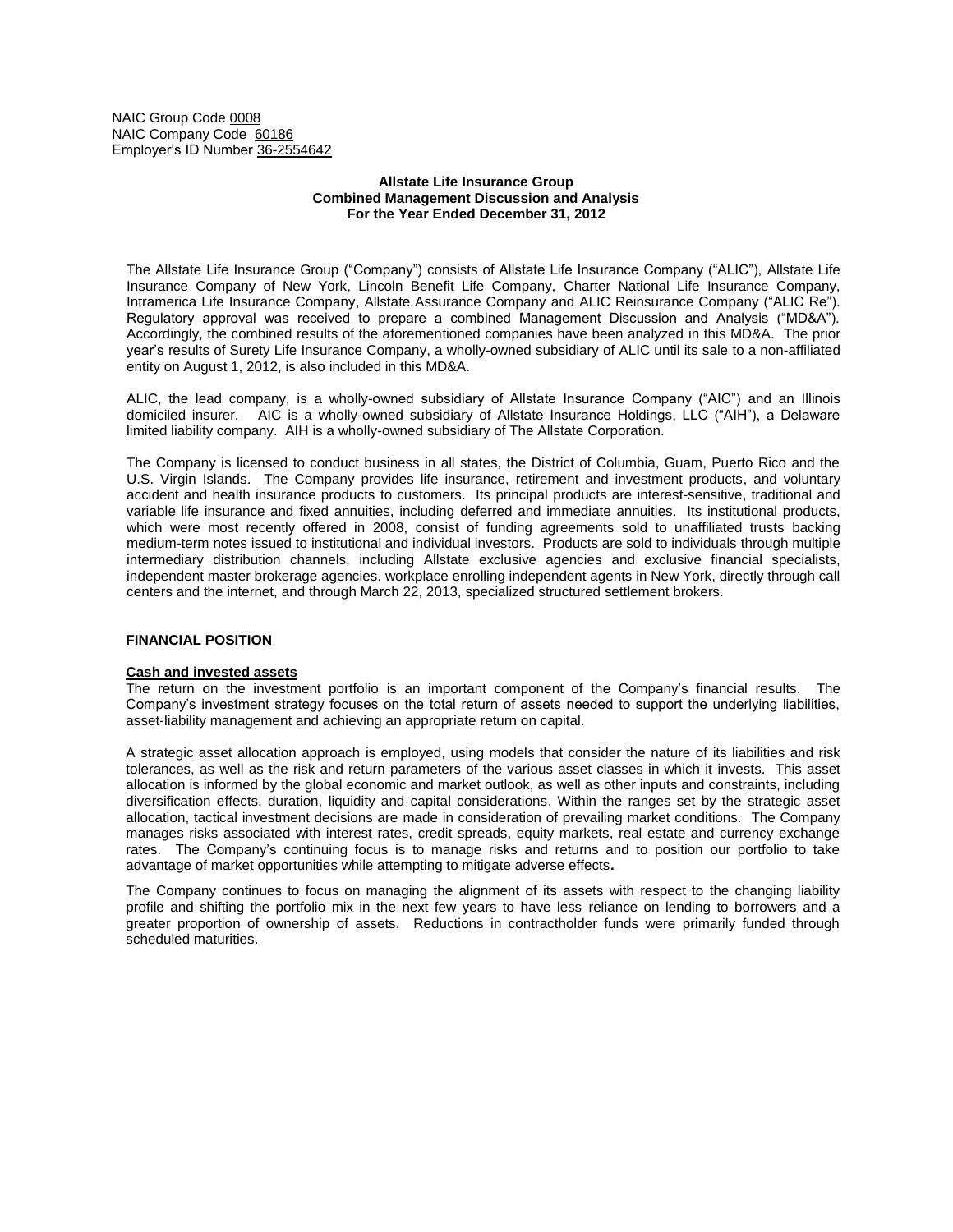The composition of the investment portfolio at December 31 was:

| (in millions)                              | 2012         |    | 2011   |
|--------------------------------------------|--------------|----|--------|
| <b>Bonds</b>                               | \$<br>40,841 | \$ | 43,300 |
| Preferred stocks                           | 45           |    | 64     |
| Common stocks                              | 346          |    | 157    |
| Mortgage loans on real estate              | 5,770        |    | 6,393  |
| Property held for the production of income | 28           |    |        |
| Cash and cash equivalents                  | 953          |    | 504    |
| Short-term investments                     | 247          |    | 211    |
| Contract Ioans                             | 836          |    | 835    |
| Other invested assets                      | 2,761        |    | 2,382  |
| Other                                      | 147          |    | 203    |
| Total                                      | \$<br>51,974 | S  | 54.049 |

Total invested assets decreased \$2.08 billion, or 4%, at December 31, 2012 and was primarily due to negative cash from operations and net withdrawals on deposit-type contracts. Explanation for the most significant items follow.

# **Bonds**

The bond portfolio consists of corporate bonds including privately placed securities, asset-backed securities ("ABS"), tax-exempt and taxable municipal bonds, mortgage-backed securities ("MBS"), U.S. government bonds, and foreign government bonds.

At December 31, 2012, 92% of the consolidated bond portfolio was rated investment grade, which is defined as a security having a National Association of Insurance Commissioners ("NAIC") Securities Valuation Office rating of 1 or 2; an A.M. Best rating of aaa, aa, a, or bbb; a Moody's rating of Aaa, Aa, A, or Baa, a S&P, Fitch, Dominion, or Realpoint rating of AAA, AA, A or BBB; or a comparable internal rating if an externally provided rating is not available. The investment grade percentage for each individual bond category ranged from 83% to 100%. The most significant decreases in the bond portfolio mix from the prior year occurred in the mortgage-backed, asset-backed and the privately placed securities portfolio which decreased \$1.61 billion, \$1.22 billion and \$0.74 billion, respectively. The overall decrease in the bond portfolio mix was partially offset by a \$1.43 billion increase in the publicly traded corporate bonds portfolio. There was no significant change in the bond portfolio quality distribution from the prior year.

Bonds with an NAIC designation of 1 through 5, including loan-backed and other structured securities, are stated at amortized cost using the effective yield method. Bonds with an NAIC designation of 6 are carried at the lower of amortized cost or fair value, with the difference reflected in unassigned surplus. The fair value of bonds was \$44.51 billion and \$45.24 billion at December 31, 2012 and 2011, respectively. Unrealized net capital gains on the bond portfolio, which are calculated as the difference between statement value and fair value, were \$3.67 billion and \$1.94 billion as of December 31, 2012 and 2011, respectively.

Corporate bonds totaled \$25.79 billion and \$25.11 billion at December 31, 2012 and 2011, respectively. As of December 31, 2012, the portfolio also contained \$8.25 billion of privately placed corporate securities compared with \$8.99 billion at December 31, 2011. Privately placed corporate obligations contain structural security features such as financial covenant and call protections that provide investors greater protection against credit deterioration, reinvestment risk or fluctuations in interest rates than those typically found in publicly registered debt securities. At December 31, 2012, 88% of the privately placed securities were rated investment grade.

The bond portfolio also contained \$4.66 billion and \$5.88 billion of ABS at December 31, 2012 and 2011, respectively. The ABS portfolio includes CDO and Consumer and other ABS. Credit risk is managed by monitoring the performance of the underlying collateral. Many of the securities in the ABS portfolio have credit enhancement with features such as overcollateralization, subordinated structures, reserve funds, guarantees and/or insurance. At December 31, 2012, 91% of the ABS securities were rated investment grade.

Municipal bonds, including tax-exempt and taxable securities, totaled \$3.72 billion at December 31, 2012 compared to \$3.83 billion at December 31, 2011. The municipal bond portfolio includes general obligations of state and local issuers and revenue bonds (including pre-refunded bonds, which are bonds for which an irrevocable trust has been established to fund the remaining payments of principal and interest). At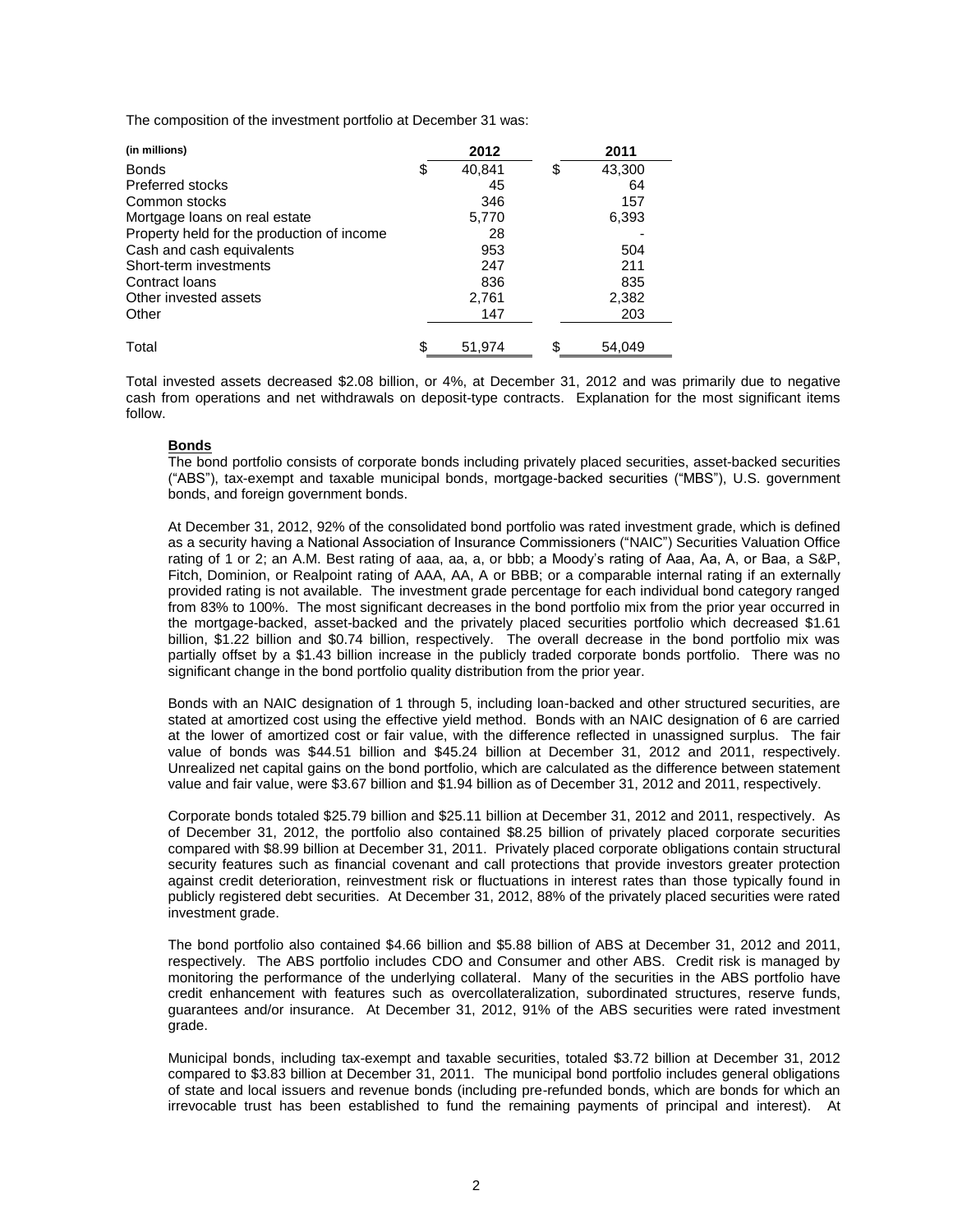December 31, 2012, 99% of the municipal bonds were rated investment grade.

At December 31, 2012 and 2011, \$3.15 billion and \$4.76 billion, respectively, of the bond portfolio were invested in MBS. The MBS portfolio is subject to interest risk, but unlike other fixed income securities, is additionally subject to significant prepayment risk from the underlying residential mortgage loans. The credit risk associated with the U.S. Agency portfolio is mitigated because they were issued by or have underlying collateral that is guaranteed by U.S. government agencies. At December 31, 2012, 83% of the MBS portfolio were rated investment grade.

### **Mortgage loans on real estate**

Mortgage loans on real estate decreased \$623 million to \$5.77 billion at December 31, 2012. Mortgage loans are secured by first mortgages on developed commercial real estate. Geographical and property type diversification are key considerations used to manage exposure. Mortgage loans are evaluated for impairment on a specific loan basis through a quarterly credit monitoring process and review of key credit quality indicators. Mortgage loans are considered impaired when it is probable the Company will not collect the contractual principal and interest. The Company recorded \$8 million and \$50 million of realized capital losses related to other-than-temporary impairments on mortgage loans for the year ended December 31, 2012 and 2011, respectively. For the years ended December 31, 2012 and 2011, the Company did not report valuation allowances on mortgage loans.

### **Other invested assets**

Other invested assets increased \$379 million to \$2.76 billion at December 31, 2012 mostly attributed to limited partnerships, considered to be a growing investment opportunity with appropriate risk/return.

# **From Separate Accounts**

Separate Accounts balances decreased by \$315 million, or 4%, to \$7.15 billion at December 31, 2012 mainly due to surrenders and benefits exceeding premium income additions and investment income.

The assets of the Separate Accounts are carried at fair value. Separate Accounts liabilities represent the contractholders' claims to the related assets and are carried at the fair value of the assets. In the event the asset values of certain contractholder accounts are projected to be below the value guaranteed by the Company, a liability is established through a charge to earnings. Reserves for guarantees provided by the Company are included in Exhibit 5 of the Company's General Account annual statement.

Separate Accounts held by the Company are for variable annuity contracts, variable life policies and registered deferred annuity contracts. The assets and liabilities of variable annuity contracts and variable life policies are recorded as assets and liabilities of the Separate Accounts and are legally insulated from the General Account. The legal insulation of the Separate Accounts assets prevents such assets from being generally available to satisfy claims resulting from the General Account. Separate Accounts which contain variable annuity and variable life business are unit investment trusts and registered with the Securities and Exchange Commission ("SEC"). As of December 31, 2012 and 2011, all assets of the Separate Accounts that support the variable annuity and variable life business were legally insulated. The assets and liabilities of registered deferred annuity contracts are also recorded as assets and liabilities of the Separate Accounts, however, they are not legally insulated from the General Account. The registered deferred annuity product is non-unitized and is registered with the SEC.

Variable annuity and variable life business allow the contractholder to accumulate funds within a variety of portfolios, at rates which depend upon the return achieved from the types of investments chosen. The net investment experience of the Separate Accounts is credited directly to the contractholder and can be favorable or unfavorable. The assets of each portfolio are held separately from the other portfolios and each has distinct investment objectives and policies. Absent any contract provision wherein the Company provides a guarantee, the contractholders of the variable annuity and variable life products bear the investment risk that the Separate Account's funds may not meet their stated investment objectives.

Registered deferred annuity products provide the opportunity for the contractholder to invest for a specified length of 5, 7, or 10 years in one or more investment options linked to the S&P 500 and subject to a maximum and minimum investment performance which may be negative.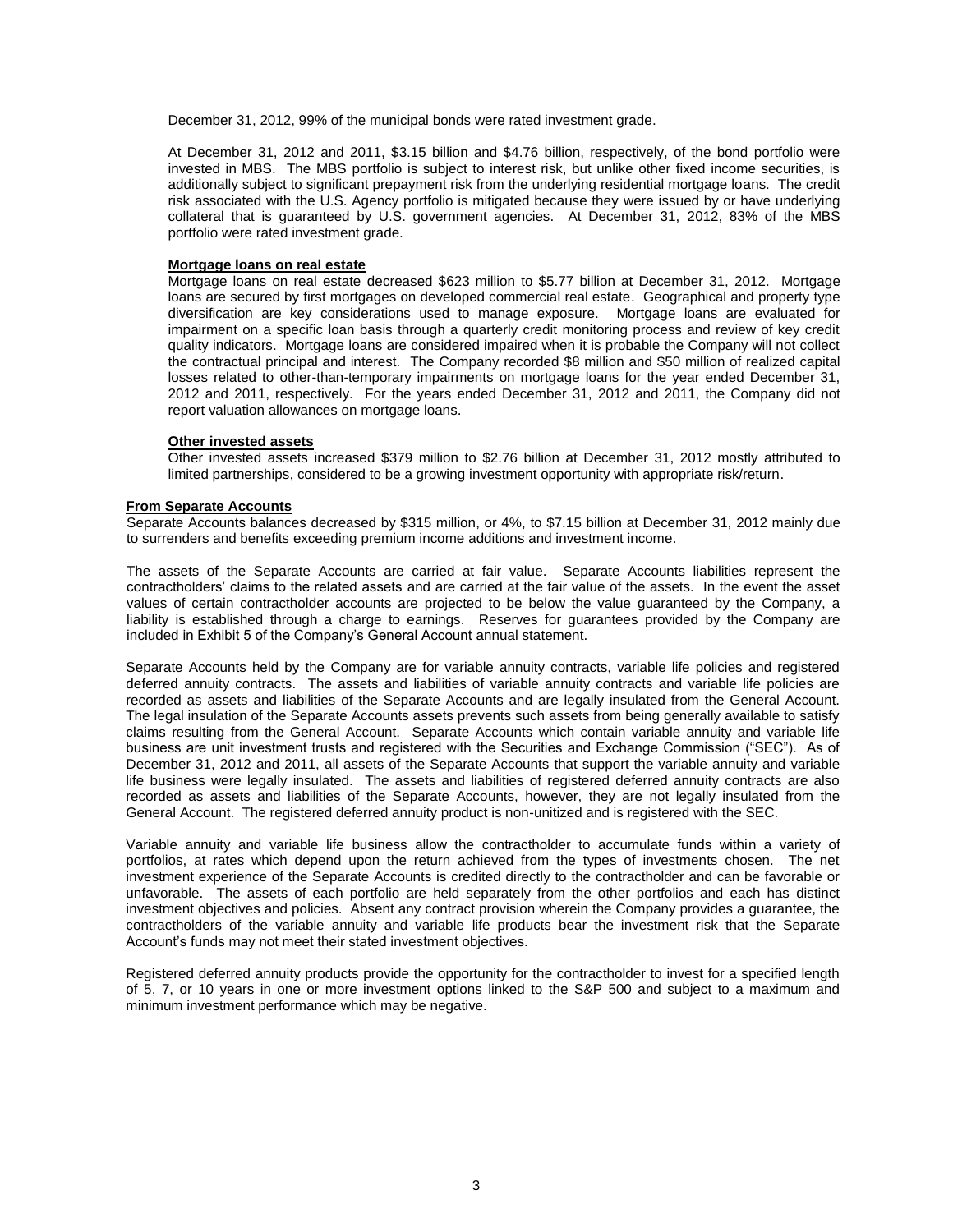# **Aggregate reserve for life contracts**

| (in millions)                      | 2012         |    | 2011   |
|------------------------------------|--------------|----|--------|
| <b>Fixed annuities</b>             | \$<br>13,138 | \$ | 15,168 |
| Interest sensitive life            | 10,322       |    | 10,018 |
| Structured settlements             | 7,109        |    | 7,110  |
| MVAA                               | 4,352        |    | 5,051  |
| Indexed annuities                  | 3,345        |    | 3,548  |
| Traditional                        | 1,894        |    | 1,745  |
| Annuity buyouts                    | 962          |    | 1,022  |
| Single premium immediate annuities | 551          |    | 564    |
| Payout annuities                   | 591          |    | 550    |
| Other                              | 286          |    | 255    |
| Total                              | \$<br>42,550 | S  | 45,031 |

Aggregate reserves for life contracts decreased \$2.48 billion to \$42.55 billion as of December 31, 2012 and were primarily driven by decreases in fixed annuities reserves (\$2.03 billion) and MVAA reserves (\$0.70 billion). These decreases were primarily due to surrenders and benefits in excess of premium deposits received.

# **Asset valuation reserve**

Asset valuation reserve ("AVR") increased \$186 million to \$456 million as of December 31, 2012. The increase was primarily attributed to other invested assets and common stocks within the equity component. The AVR for other invested assets increased \$148 million and was primarily driven by unrealized capital gains and the current year reserve contributions. AVR also increased \$30 million for common stocks and was mostly due to a significant increase in current year realized capital gains.

# **Payable for securities lending**

Payable for securities lending increased \$324 million to \$543 million as of December 31, 2012 due to increased securities lending activities in the current year.

# **Capital and surplus**

Capital and surplus decreased \$93 million to \$3.49 billion. The decrease was mainly due to the partial repayment (\$200 million) of the surplus note issued to its parent, the increase in AVR (\$186 million), the change in surplus as a result of reinsurance (\$177 million) and the decrease in incremental deferred tax asset (\$170 million). The overall decrease was partially offset by current year net income (\$381 million), the decrease in nonadmitted assets (\$152 million), and the increase in net unrealized capital gains (\$146 million).

The decreases in the nonadmitted deferred tax asset and incremental deferred tax asset were primarily due to the adoption of new income tax accounting guidance effective January 1, 2012.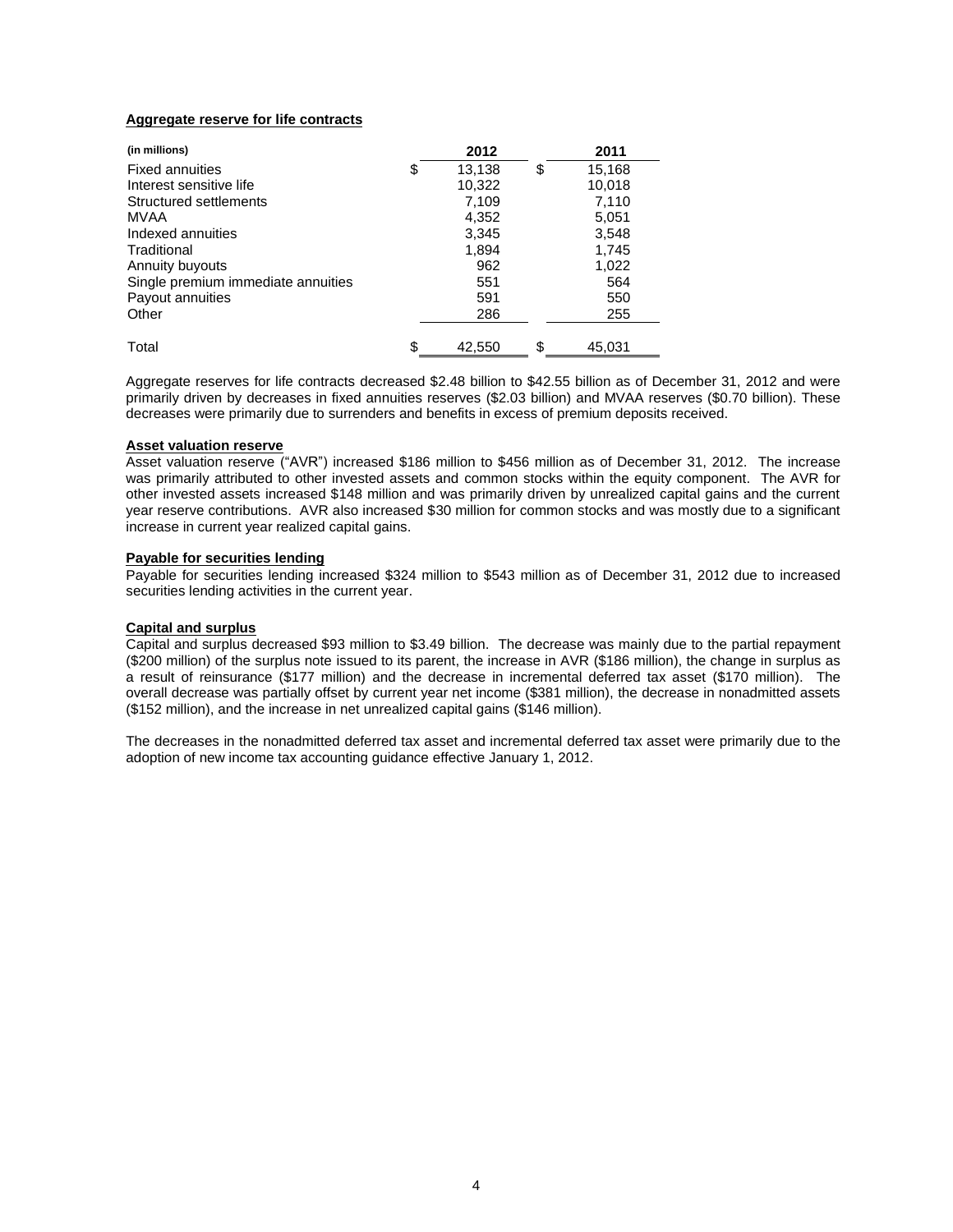# **RESULTS OF OPERATIONS**

| (in millions)                                                   | 2012        |    | 2011     |
|-----------------------------------------------------------------|-------------|----|----------|
| Premiums and annuity considerations                             | \$<br>2,491 | \$ | 2,244    |
| Net investment income including IMR amortization                | 2,526       |    | 2,498    |
| Commissions and expense allowances                              | 308         |    | 156      |
| Reserve adjustments on reinsurance ceded                        | (1,081)     |    | (1, 333) |
| Income from fees                                                | 61          |    | 64       |
| Other income                                                    | 8           |    | 13       |
| Total revenue                                                   | 4,313       |    | 3,642    |
| <b>Provision for benefits</b>                                   | 4,169       |    | 4,223    |
| Commissions and general insurance expenses                      | 771         |    | 728      |
| Insurance taxes, licenses and fees                              | 53          |    | 69       |
| Net transfers to or (from) Separate Accounts                    | (1.057)     |    | (1,234)  |
| Total expense                                                   | 3,936       |    | 3,786    |
| Net gain from operations before dividends to policyholders and  |             |    |          |
| federal income taxes                                            | 377         |    | (144)    |
| Federal and foreign income taxes incurred                       | (108)       |    | (202)    |
| Net gain from operations after dividends to policyholders and   |             |    |          |
| federal income taxes and before realized capital gains (losses) | 485         |    | 58       |
| Realized gains (losses), net of IMR and federal income taxes    | (104)       |    | (141)    |
| Net income                                                      | \$<br>381   | S  | (83)     |

### **Net income**

The Company reported net income of \$381 million for 2012, representing an increase of \$464 million from the prior year. Net gain from operations after dividends to policyholders and federal income taxes and before realized capital losses increased \$427 million primarily due to increased premiums and annuity considerations, commissions and expense allowances, partially offset by the reduced federal income tax benefit.

### **Premiums and annuity considerations**

Premiums and annuity considerations increased \$247 million, or 11%, due in large part to the increase in indexed annuities of \$252 million mostly related to sales of two new products offered during the year.

#### **Net investment income**

Net investment income including IMR amortization was flat year over year. Amortization of IMR increased \$200 million primarily due to reduced realized capital losses. This was partially offset by a \$172 million decrease in net investment income mostly due to a decrease in the average invested asset base.

# **Commissions and expense allowances**

Commission and expense allowances increased \$152 million, or 97%, primarily due to an update of the assumptions used to amortize the deferred gain on the sale of its variable annuity business in 2006.

#### **Provision for benefits**

A slight decrease (\$54 million) in the provision for benefits was largely attributed to a \$925 million decrease in surrenders, partially offset by a \$902 million unfavorable change in aggregate reserves for life and accident and health contracts. The decrease in surrenders was mostly related to indexed annuities (\$430 million), fixed annuities (\$247 million) and market value adjusted annuities (\$228 million). The increase in reserves was primarily driven by lower surrenders and annuity benefits compared to 2011.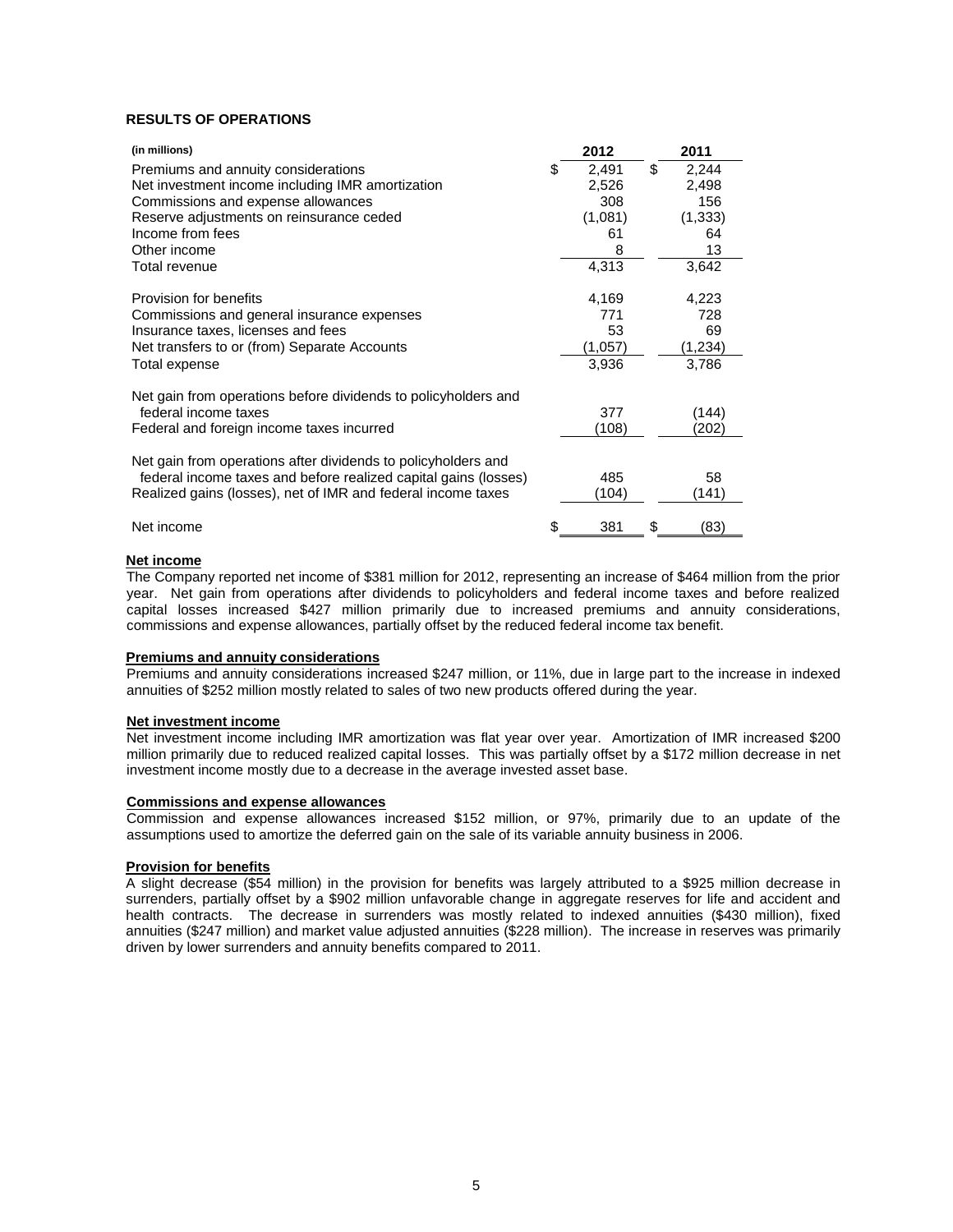# **CASH FLOW AND LIQUIDITY**

The following table summarizes cash flow.

| (in millions)                                                   | 2012      | 2011       |
|-----------------------------------------------------------------|-----------|------------|
| Net cash from operations                                        | \$(1.904) | \$ (3.286) |
| Net cash from investments                                       | 2.649     | 4.231      |
| Net cash from financing and miscellaneous sources               | (260)     | (1.426)    |
|                                                                 |           |            |
| Net change in cash, cash equivalents and short-term investments | 485       | (481)      |

The principal sources of cash flows from operations were premiums, investment income and net transfers from Separate Accounts. The principal uses were the payment of claims and related expenses, and commissions and operating expenses.

The net cash from investments was primarily attributed to bonds. The maturity structure of the Company's bonds, which represent 79% of the Company's total investments, is managed to meet the anticipated cash flow requirements of the underlying liabilities. A portion of the diversified product portfolio, primarily fixed deferred annuities and universal life insurance policies, is subject to discretionary surrender and withdrawal by customers.

The most significant component of the negative cash flows from financing and miscellaneous sources was net withdrawals on deposit-type contracts of \$346 million, mainly due to scheduled distributions of maturing funding agreements, and partial surplus note repayment of \$200 million. The cash outflows were partially offset by \$286 million of other cash provided mostly from an increase in securities lending collateral.

Liquidity for life insurance companies is measured by the ability to pay contractual benefits and operating expenses, and fund investment commitments. Annuity reserves at December 31, 2012, excluding Separate Accounts, consisted of \$35.47 billion, or 73%, of total reserves in force. Of the total annuity reserves, \$15.73 billion, or 42%, are not subject to discretionary withdrawal. The Company maintains a strong liquidity position and is well positioned to meet its policyholders' obligations.

# **Financial strength ratings and outlook**

The Company's financial strength ratings were A+ (superior) with a stable outlook, A+ (good) with a negative outlook and A1 (good) with a negative outlook by A.M. Best, Standard & Poor's and Moody's, respectively, at January 31, 2013.

# **Risk based capital**

The NAIC has a uniform capital adequacy standard, referred to as the risk-based capital ("RBC"), that serves as one of the solvency monitoring regulatory tools to measure and assess the amount of capital that is appropriate for an insurance company to support its overall business operations in consideration of its size and risk profile. The standard utilizes a formula to calculate a company's minimum capital requirement ("company action level RBC") based on the insurance, business, asset and interest rate risk associated with its business. There is no regulatory action required if a company maintains an actual capital level greater than the company action level RBC. A RBC model law does, however, mandate four levels of regulatory action based on a company's degree of capital impairment. At December 31, 2012, each of the insurers comprising the Group had actual capital that was significantly above the company action level RBC.

# **IRIS ratios**

The NAIC has also developed a set of financial relationships or tests known as the Insurance Regulatory Information System ("IRIS") to assist state regulators in monitoring the financial condition of insurance companies that require special attention or action. IRIS ratios are not applicable to ALIC Re, a special purpose financial captive insurance company domiciled in South Carolina. The NAIC analyzes financial data provided by insurance companies using prescribed ratios, each with defined usual range. Additional regulatory scrutiny may occur if a company's ratio results fall outside the usual range for four or more of the twelve ratios. At December 31, 2012, 4 of the 6 applicable insurers comprising the Company had at least one ratio that was out of the usual range.

### **OTHER**

The Company's reinsurance ceded on life insurance in force decreased \$12.40 billion to \$208.97 billion at December 31, 2012 compared to \$221.37 billion at December 31, 2011. The Company enters into reinsurance